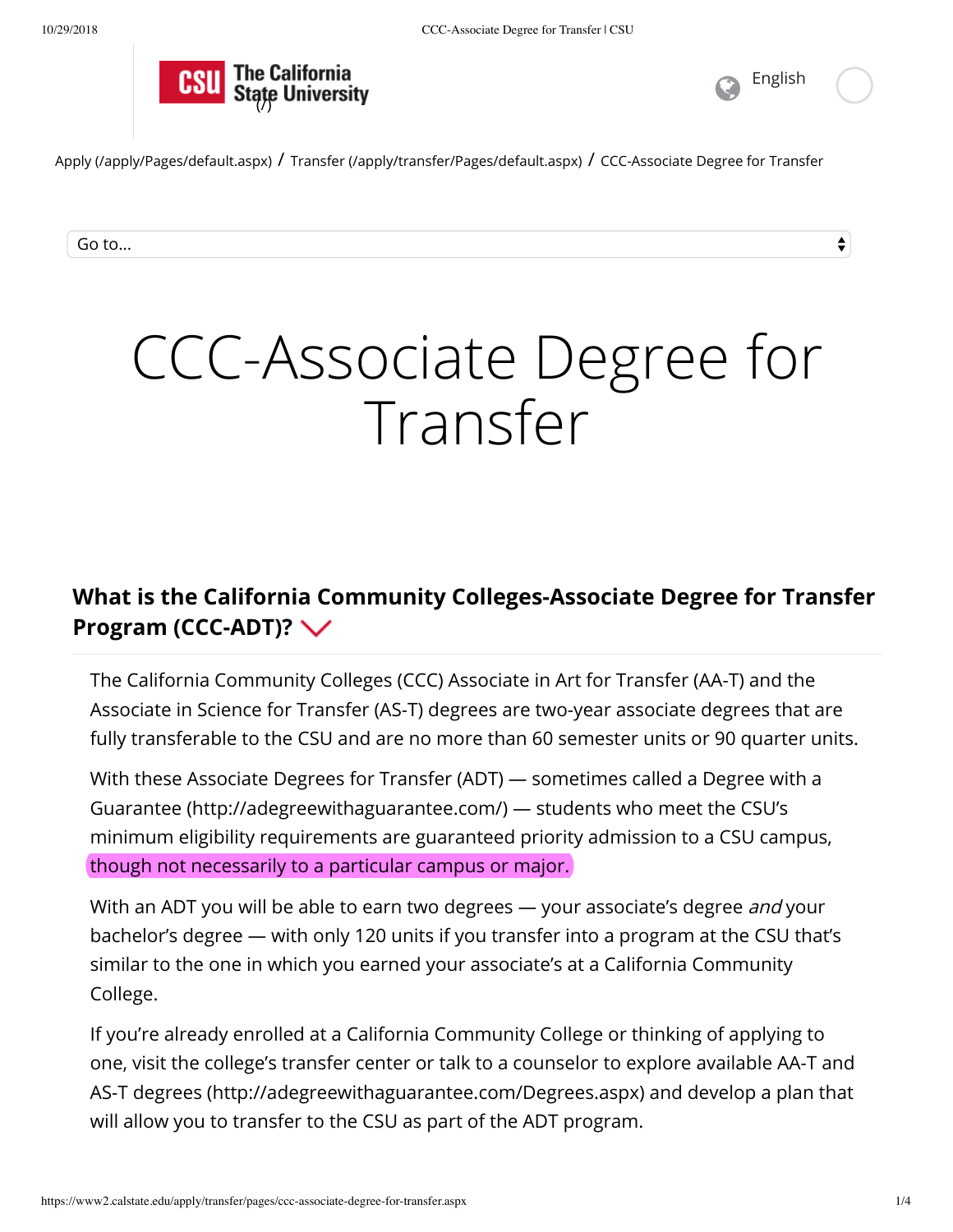## **Admission Requirements for ADT**

## **Redirection**

If you have a verified AA-T or AS-T degree and meet the CSU's upper-division transfer admission eligibility requirements, but you haven't been admitted to the CSU of your choice because that campus doesn't haven enough space, you will be redirected to an alternate campus. To learn more, go to the Redirection page on Cal State Apply (/apply/redirection/).

**Graduation Requirements**

#### **Find Similar Degree Programs**

To transfer with an ADT to the CSU and be given priority admission, you need to choose a degree program at the CSU that's similar to what you studied at community college.

Look for Similar Degree Programs »

#### **A Degree with a Guarantee**

When you earn an Associate Degree for Transfer and meet certain requirements, you'll be guaranteed admission to the CSU (though admission to a specific campus or major is not guaranteed).

Learn More »

#### **Which ADT Degree Is Right For You?**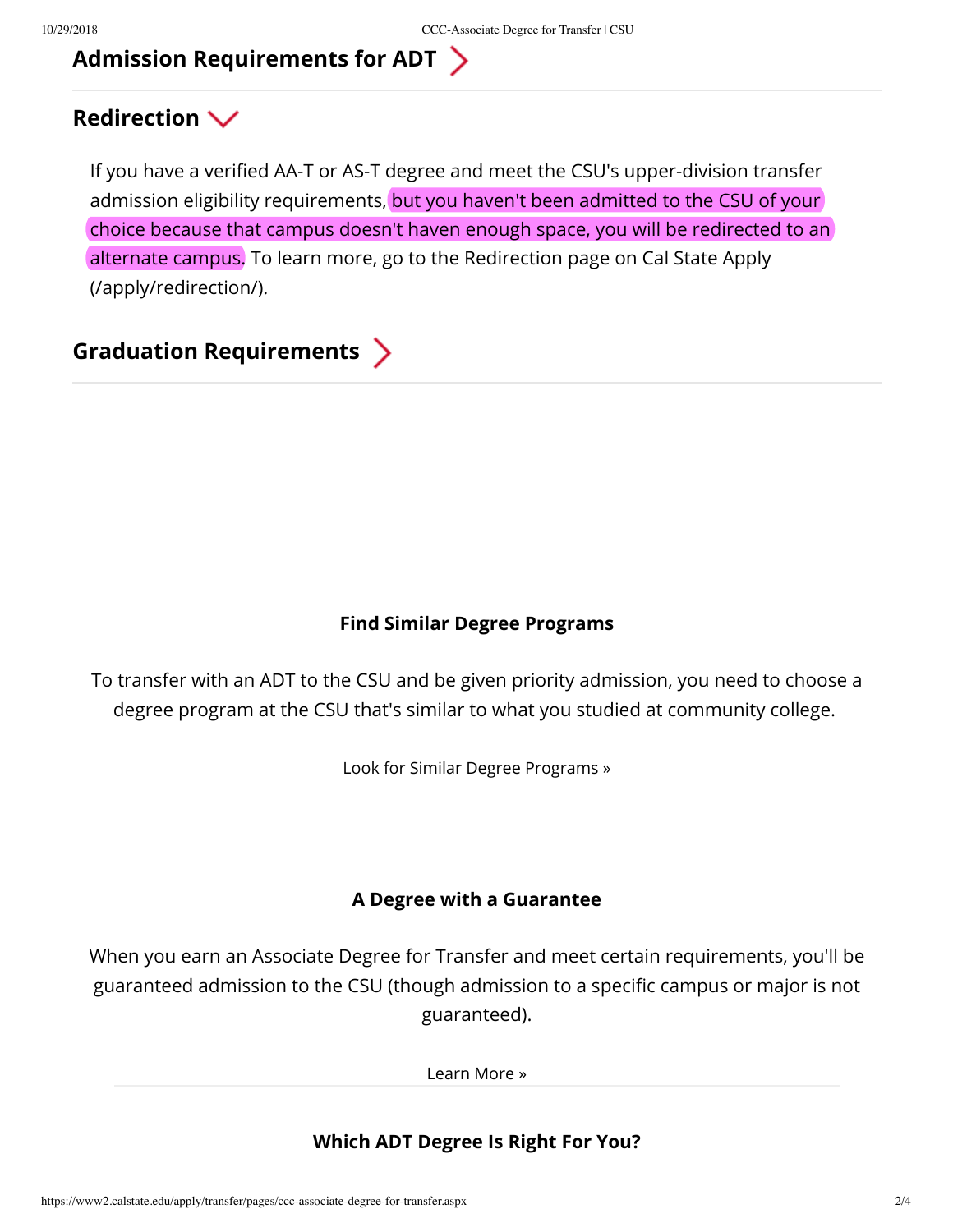

Apply (/apply/Pages/default.aspx) / Redirection

Go to...

# Redirection

The Associate Degree for Transfer (ADT) program (http://adegreewithaguarantee.com/) guarantees that every student who earns an AA-T or AS-T degree from a California Community College will be admitted to a California State University (CSU) campus.

Applicants who have a verified\* AA-T or AS-T degree and meet CSU upper-division transfer admission eligibility requirements (/apply/transfer/Pages/upper-division-transfer.aspx) and are not admitted to the CSU of their choice will be redirected to an alternate campus that has space. This is called *redirection*.

ADT applicants accepted to at least one CSU campus will *not* be redirected.

During the application process on Cal State Apply, ADT applicants who apply to impacted campuses or programs (/attend/impaction-at-the-csu) can identify up to two alternate campuses. Available alternate campuses are identified by the CSU Chancellor's Office prior to the application filing period but can change based on campus capacity.

If you don't identify an alternate campus on your application, you will be redirected to the closest alternate CSU campus. You cannot change your alternate campus selection after you've submitted your application.

Redirection occurs after all campuses report their admission decisions for a given semester or quarter to Cal State Apply. AA-T or AS-T verified applicants who are denied admission to all of the CSU campuses they selected due to capacity are then identified.

If this happens to you, your application will be routed to the redirected campus and you will be sent a notification by email. You will see the redirected campus in your Cal State Apply account on the "Check Status" page.

Your redirected campus will then contact you about the next steps in the process.

 $\frac{4}{7}$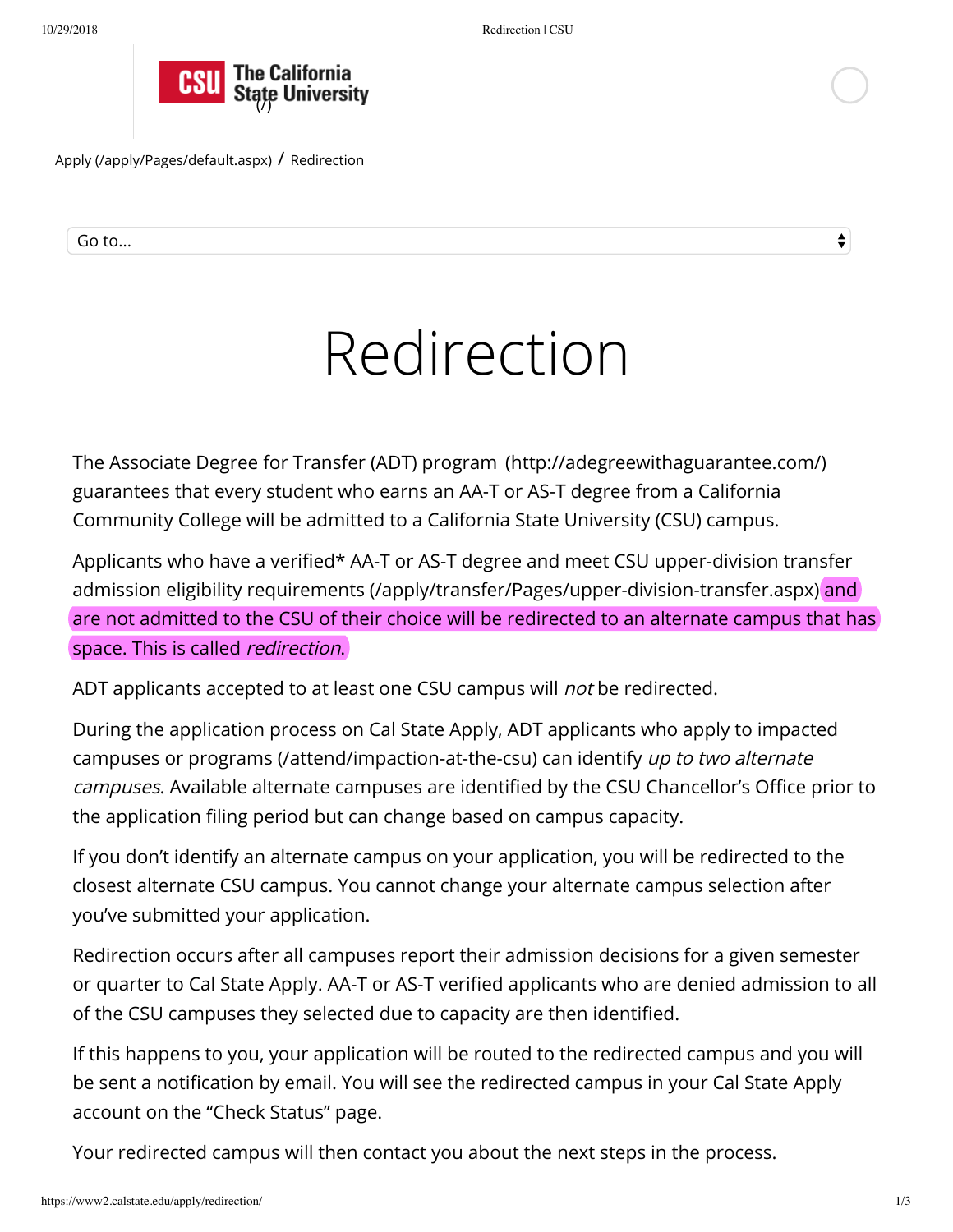10/29/2018 Redirection | CSU

\*AA-T or AS-T verification for applicants who applied during the priority application period (i.e., by November 30) and selected ADT in their Extended Profile on Cal State Apply is done by the community college via an online verification process.

### **Fall 2018 Redirection Campuses**

Eligible applicants will be redirected to one of these campuses listed below.

Bakersfield Channel Islands Humboldt Maritime (Business only) **Stanislaus** San Francisco Sonoma



California State University Office of the Chancellor